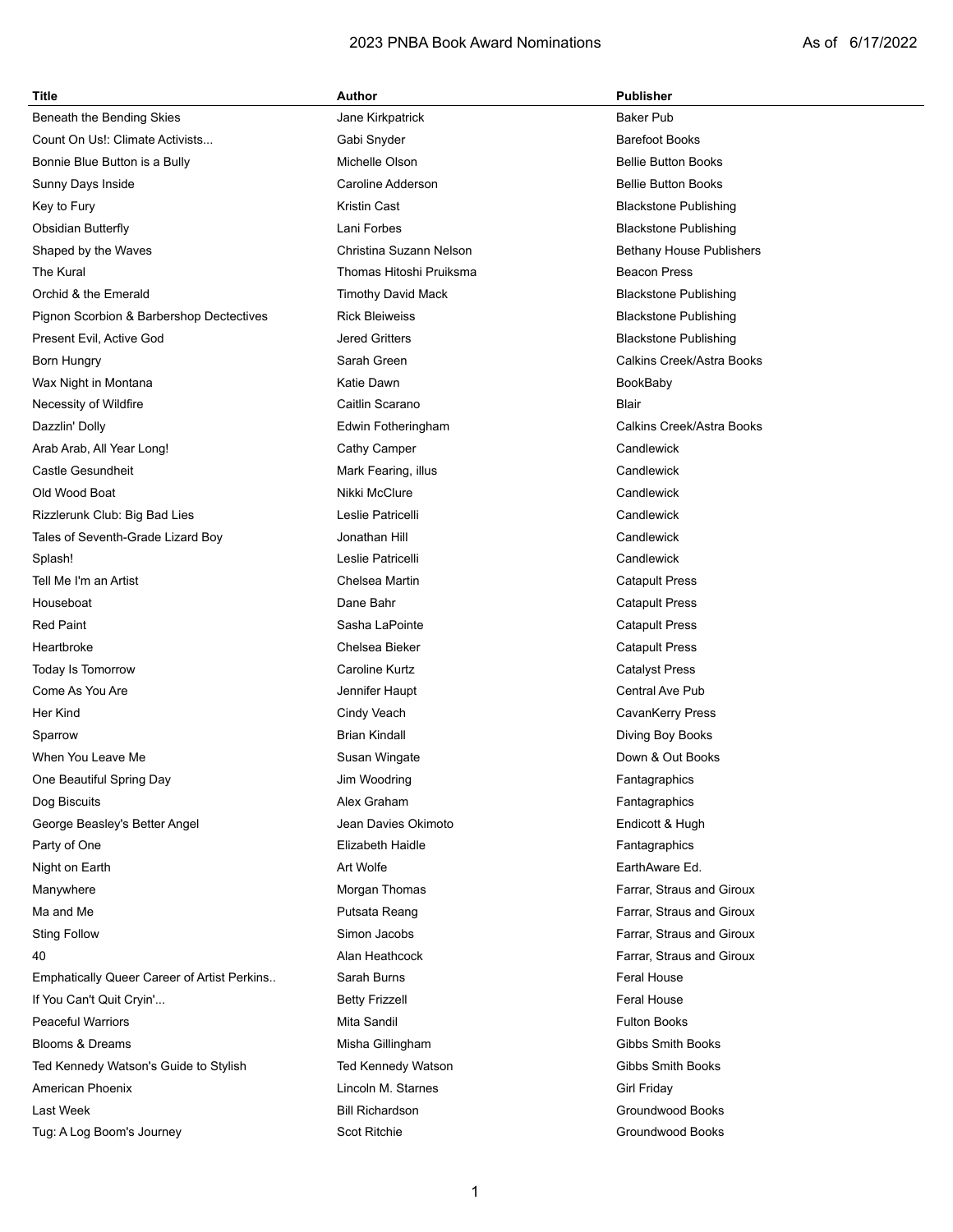#### 2023 PNBA Book Award Nominations 2023 As of 6/17/2022

# To Crack the World Open **Ward Serrill** Ward Serrill **Constant Constant Constant Constant Constant Constant Constant Constant Constant Constant Constant Constant Constant Constant Constant Constant Constant Constant Constan** Where the Language Lives **Community Community Community Community** Janet Yoder **Community Community Community Community** Girl Friday As Glenn As Can Be Sarah Ellis & Nancy Vo Groundwood Books Groundwood Books Groundwood Books Little Book of Self-Care for Those Who Grieve Paula Becker Communication Cirl Friday Complication **Amanda DuBois** Girl Friday Girl Friday West Coast Wild: At Low Tide **Communist Coast Coast Coast Coast At Low Tide Coast Coast Coast Coast Coast Coast Co** Redemption **Mike Lawson** Grove Atlantic Grove Atlantic Pigeon & Cat **Edward Hemingway** Facebook Cat Hachette/Little Brown Hachette/Little Brown Island of Forgetting The Matter of The Jasmine Sealy Collection of HarperCollins Canada Murder Madness & Mayhem **Mike Browne** Mike Browne **Mike Browne** HarperCollins Canada Notes on an Execution **Notes on an Execution** Danya Kukafka **Manya Kukafka** HarperCollins/Morrow Prophet's Wife **Libbie Grant** Libbie Grant And American HarperCollins/Morrow Trailblazing Black Women of Washington State Marily Morgan Number of Allen History Press Big Tree **Laura Knetzger** Holiday House Holiday House **Laura Knetzger Holiday House** Dear Beast: Simon Sleeps Over **Dori Hillestad Butler / Kevan Atteberry, illus** Holiday House Fire on Headless Mountain **Internal Communist Communist Communist Communist Communist Communist Communist Communist Communist Communist Communist Communist Communist Communist Communist Communist Communist Communist Commun** Friend for Ghost Suzanne Kaufman Holiday House Holiday House Little Monarchs **Communist Case** Jonathan Case **Holiday House** Holiday House Longest Journey **Amy Hevron** Amy Hevron **Amy Holiday House** Holiday House Middle School Bites: Night of Zam-Wolf-Zom Mark Fearing, illus Holiday House Holiday House Mitzi & Big Nosy Wolf **The Contract Contract Teresa Bateman Holiday House** Holiday House Owl and Penguin Number 2012 12 Communication Communication Vikram Madan Number 2013 12 Communication Holiday House Story of a Story **Story Constructs and Australian Hopkinson Holiday House Holiday House** Holiday House This Great Wilderness **Eva Seyler** Eva Seyler **Isoria Press** Isoria Press Final Case David Guterson Knopf Out of Office Charlie Warzel & Anne Helen Petersen Knopf Murder Game **Karen Spears Zacharias** Koehler Books Koehler Books And Koehler Books Koehler Books **Koehler Books** Always the New Girl **Ally Selly Vincent** Charles Always the New Girl Charles Always the New Girl Charles Ally Vincent Ugly Kelly Vincent KV Books Singing Lessons for the Stylish Canary **Laura Stanfill** Laura Stanfill Lanternfish Artie & the Killer Moon **Article Constructs** Olvia Stephens **Letter Public Constructs** Lerner Public Lerner Public Lerner Public Lerner Public Lerner Public Lerner Public Lerner Public Lerner Public Lerner Public Lerner Pu Little Killers **Sneed B. Collard III** Lerner Pub More Than Stress Cherry Pedrick, RN, etal Lerner Pub Frank & the Bad Surprise The Martha Brockenbrough Levine Querido Birders Robert Albanese Little Bigfoot Heart of the Storm Sharon Mentyka Little Bigfoot Home Under the Stars **Andy Chou Musser** Andy Chou Musser **Andy Chou Musser Andy Chou Musser Andy Chou Musser Little Bigfoot** Two Truths and a Lie **April Henry April Henry Little Brown BYR** Little Brown BYR Vapor **Sara Eliza Johnson** Milkweed Milkweed Sara Eliza Johnson **Sara Eliza Johnson** Milkweed Modernist Pizza **Nathan Myhrvold & Francisco Migoya** Modernist Cuisine Antipodes and the set of the MC Mehta New Rivers Press Press Press and the MC Mehta New Rivers Press Brief History of the Earth's Climate Steven Earle Steven Earle New Society Pub How to Pick a Fight **Lara Kaminoff** Chara Lara Kaminoff Nobrow Skip **Molly Mendoza** Molly Mendoza **Nobrow** Nobrow Garden We Share **Julianna Swaney, Illus** Julianna Swaney, Illus NorthSouth Books

**Title Author Publisher** Two at the Top **The Top Contract Contract Contract Contract Contract Contract Contract Contract Contract Contract Contract Contract Contract Contract Contract Contract Contract Contract Contract Contract Contract Contract** Court of Venom **Kristin Burchell** Court of Venom Press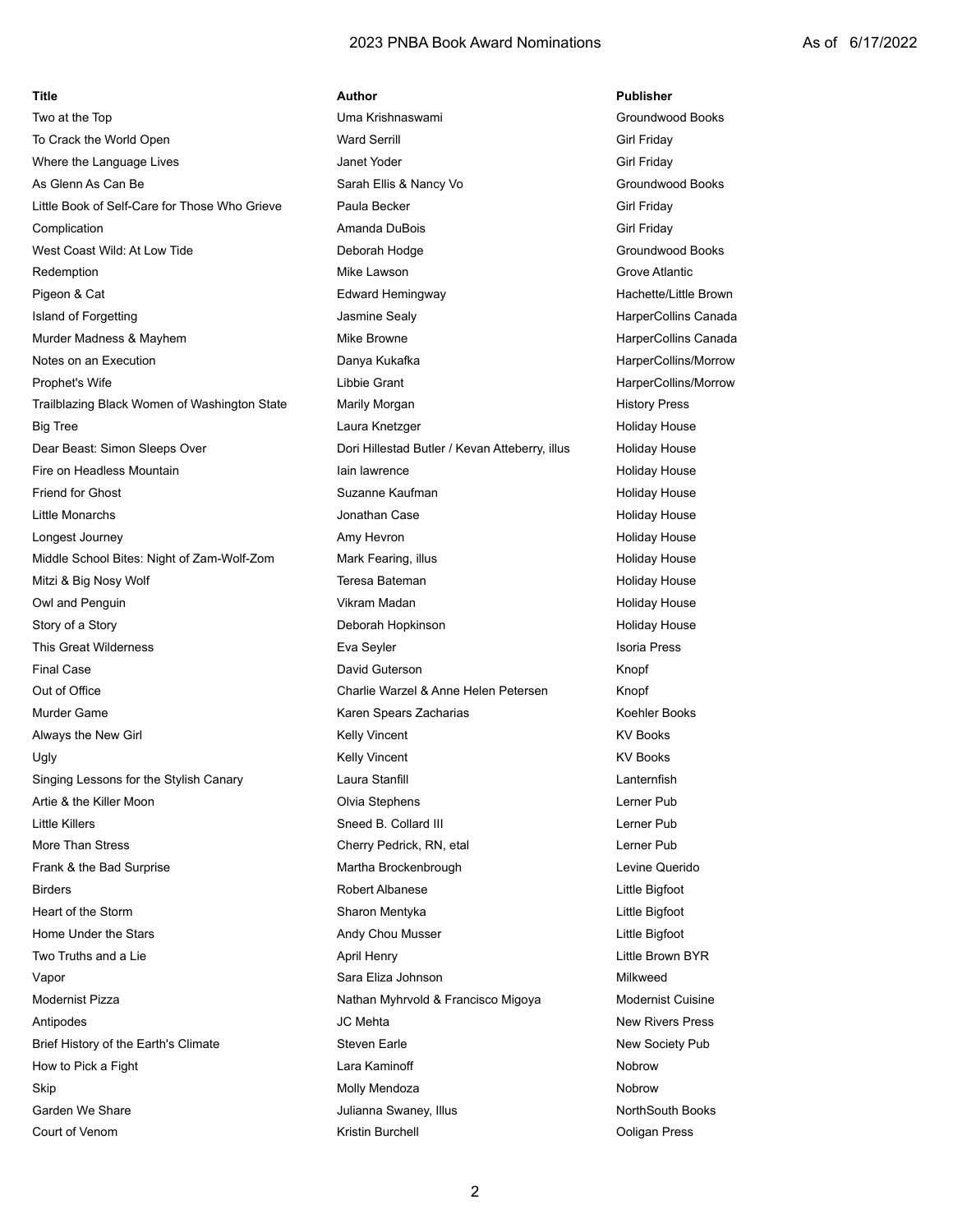### 2023 PNBA Book Award Nominations **As of 6/17/2022**

| Title                            | Author                            | <b>Publisher</b>               |
|----------------------------------|-----------------------------------|--------------------------------|
| Love, Dance and Egg Rolls        | Jason Tanamor                     | Ooligan Press                  |
| Short, Vigorous Roots            | Mark Budman & Susan O'Neill, eds. | Ooligan Press                  |
| People Along the Sand            | Rachel King                       | Parafine Press                 |
| <b>Headwaters</b>                | <b>Dylan Tomine</b>               | Patagonia                      |
| Lana Lynn & New Watchdog         | Rebecca Van Slyke                 | Peachtree                      |
| Unicorn on a Unicycle            | Jordan Wray                       | Peachtree                      |
| Thrust                           | Lidia Yuknavitch                  | Penguin                        |
| Loaners                          | Ben Hodgson & Laura Moulton       | Perfect Day Publishign         |
| <b>Flying Blind</b>              | Peter Robison                     | PRH/Doubleday                  |
| Gunfight                         | Ryan Busse                        | <b>Public Affairs</b>          |
| Hunters of the Lost City         | Kali Wallace                      | <b>Quirk Books</b>             |
| <b>Kid Trailblazers</b>          | Robin Stevenson                   | <b>Quirk Books</b>             |
| Serious Face                     | Jon Mooallem                      | Random House                   |
| <b>Breaking Birth Poems</b>      | <b>Emily Wall</b>                 | <b>Red Hen Press</b>           |
| I Only Cry with Emoticons        | Yuvi Zalkow                       | <b>Red Hen Press</b>           |
| Livid                            | Cai Emmons                        | <b>Red Hen Press</b>           |
| tender gravity                   | Marybeth Holleman                 | <b>Red Hen Press</b>           |
| Pole Pedal Murder                | <b>Ted Haynes</b>                 | Robleda Co.                    |
| Making a Chaputs                 | Joe Martin & Alan Hoover          | Royal BC Museum                |
| Lie About the Truck              | Sallie Tisdale                    | S&S / Gallery                  |
| <b>Bubbie's Magical Hair</b>     | Abbe Rolnick                      | Sedro Pub                      |
| <b>Friends Without Borders</b>   | Hui-Ying LeSage                   | self-published                 |
| Upstream: The Alaskan Wilderness | Eric Wade                         | Shanti Arts Pub                |
| Passersthrough                   | Peter Rock                        | Soho Press                     |
| So Far And Good                  | John Straley                      | Soho Press                     |
| Day I Die                        | Anita Hannig                      | Sourcebooks                    |
| Electric Idol                    | <b>Katee Robert</b>               | Sourcebooks                    |
| Free                             | Lauren Kessler                    | Sourcebooks                    |
| There's Something About Merry    | Codi Hall                         | Sourcebooks                    |
| <b>Wicked Beauty</b>             | <b>Katee Robert</b>               | Sourcebooks                    |
| Wild is the Witch                | <b>Rachel Griffin</b>             | Sourcebooks                    |
| You Were Always There            | Danielle Kartes                   | Sourcebooks                    |
| Vodka Water                      | Sheri Roslin                      | <b>Tellwell Pub</b>            |
| All The Quiet Places             | <b>Brian Thomas Isaac</b>         | Touchwood                      |
| Framed in Fire                   | Iona Whishaw                      | Touchwood                      |
| Mercy and Madness                | Beverly Lionberger Hodgins        | <b>TwoDot Books</b>            |
| Last Heir                        | <b>Bill Vaughn</b>                | U Nebraska Press               |
| Northern Paiutes of the Malheur  | David Wilson                      | U Nebraska Press               |
| Think of Horses                  | Mary Clearman Blew                | U Nebraska Press               |
| Umpire Is Out                    | Dale Scott                        | U Nebraska Press               |
| Woman Pissing                    | Elizabeth Cooperman               | U Nebraska Press               |
| Memory Into Memoir               | Laura Kalpakian                   | U New Mexico Press             |
| Bad Mothers, Bad Daughters       | Maya Sonenberg                    | U Notre Dame Press             |
| banana []                        | Paul Hlava Ceballos               | University of Pittsburgh Press |
| All this Time                    | Cedar Sigo                        | <b>Wave Books</b>              |
| Alaska is for the Birds!         | Susan Ewing                       | West Margin Press              |
| Littlest Airplane                | Brooke Hartman                    | West Margin Press              |